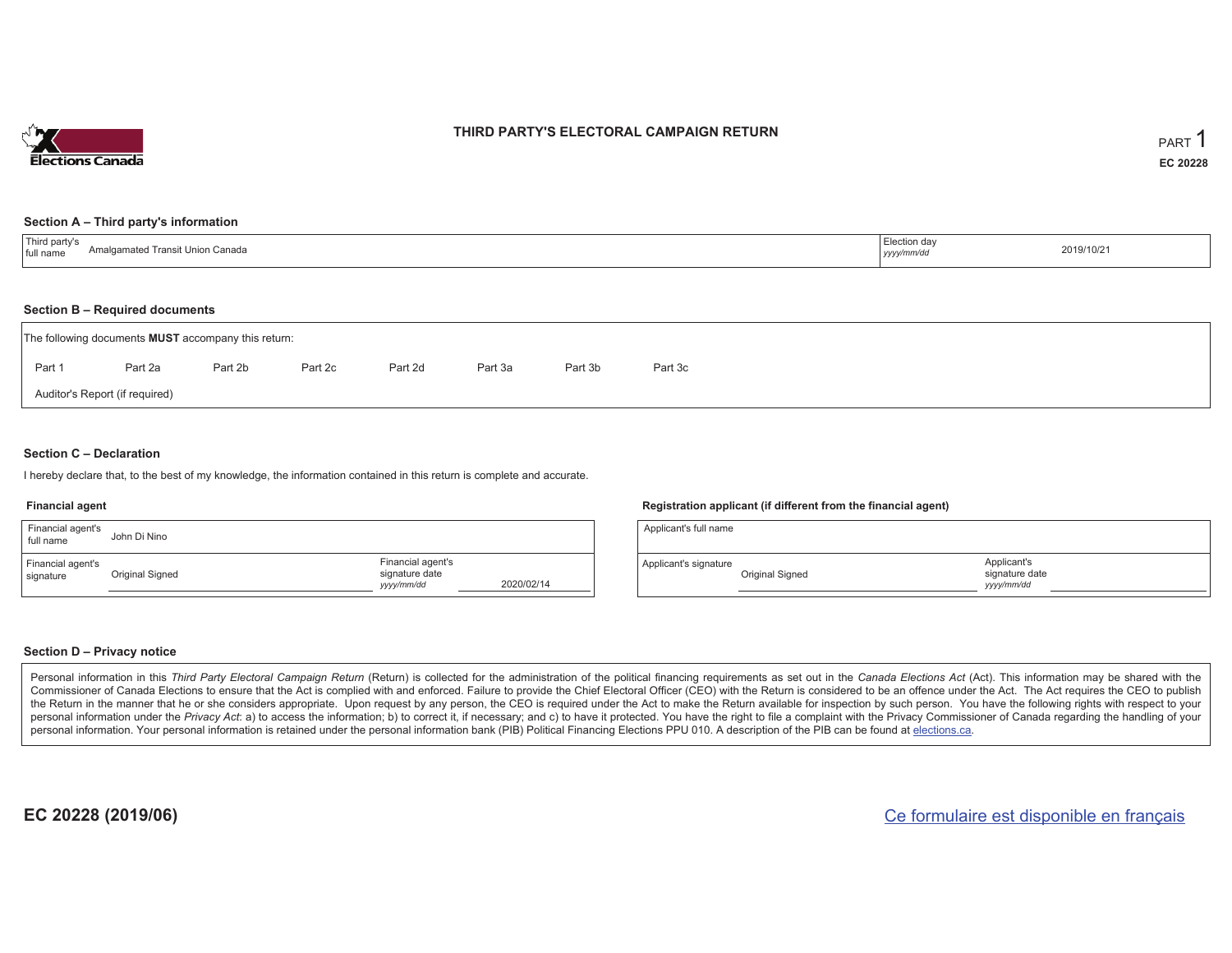

## **THIRD PARTY'S ELECTORAL CAMPAIGN RETURN HIRD PARTY'S ELECTORAL CAMPAIGN RETURN<br>Statement of monetary contributions received PART 2a**

| No. | Full name                                     | <b>Street</b><br>no.                             | <b>Street</b> | Apt. | City                                                                                | Prov./<br>Terr. | Postal<br>code | Date<br>received<br>yyyy/mm/dd                         | Individual | Business /<br>Commercial<br>organization | Government | <b>Trade union</b> | Corporation<br>without share<br>capital | Unincorporated<br>organization or<br>association |
|-----|-----------------------------------------------|--------------------------------------------------|---------------|------|-------------------------------------------------------------------------------------|-----------------|----------------|--------------------------------------------------------|------------|------------------------------------------|------------|--------------------|-----------------------------------------|--------------------------------------------------|
|     |                                               |                                                  |               |      |                                                                                     |                 |                |                                                        | \$         | \$                                       | \$         | $\mathsf{s}$       | \$                                      | \$                                               |
|     | Amalgamated Transit Union                     |                                                  |               |      | Silver Spring, MD                                                                   |                 | 20-9031706     | 2019/11/14                                             |            |                                          |            | 36,522.78          |                                         |                                                  |
|     |                                               |                                                  |               |      |                                                                                     |                 |                |                                                        |            |                                          |            |                    |                                         |                                                  |
|     |                                               |                                                  |               |      |                                                                                     |                 |                |                                                        |            |                                          |            |                    |                                         |                                                  |
|     |                                               |                                                  |               |      |                                                                                     |                 |                |                                                        |            |                                          |            |                    |                                         |                                                  |
|     |                                               |                                                  |               |      |                                                                                     |                 |                |                                                        |            |                                          |            |                    |                                         |                                                  |
|     |                                               |                                                  |               |      |                                                                                     |                 |                |                                                        |            |                                          |            |                    |                                         |                                                  |
|     |                                               |                                                  |               |      |                                                                                     |                 |                |                                                        |            |                                          |            |                    |                                         |                                                  |
|     |                                               |                                                  |               |      |                                                                                     |                 |                |                                                        |            |                                          |            |                    |                                         |                                                  |
|     |                                               |                                                  |               |      |                                                                                     |                 |                |                                                        |            |                                          |            |                    |                                         |                                                  |
|     |                                               |                                                  |               |      |                                                                                     |                 |                |                                                        |            |                                          |            |                    |                                         |                                                  |
|     |                                               |                                                  |               |      |                                                                                     |                 |                |                                                        |            |                                          |            |                    |                                         |                                                  |
|     |                                               |                                                  |               |      |                                                                                     |                 |                |                                                        |            |                                          |            |                    |                                         |                                                  |
|     |                                               |                                                  |               |      |                                                                                     |                 |                |                                                        |            |                                          |            |                    |                                         |                                                  |
|     |                                               |                                                  |               |      |                                                                                     |                 |                |                                                        |            |                                          |            |                    |                                         |                                                  |
|     |                                               |                                                  |               |      |                                                                                     |                 |                | Totals carried forward from previous page \$           |            |                                          |            |                    |                                         |                                                  |
|     |                                               |                                                  |               |      | Total amount of monetary contributions by contributors who gave over \$200 (A)      |                 |                |                                                        |            |                                          |            | 36,522.78          |                                         |                                                  |
|     |                                               |                                                  |               |      |                                                                                     |                 |                | Number of contributors who gave over \$200             |            |                                          |            |                    |                                         |                                                  |
|     |                                               |                                                  |               |      | Total amount of monetary contributions by contributors who gave \$200 or less $(B)$ |                 |                |                                                        |            |                                          |            |                    |                                         |                                                  |
|     | Number of contributors who gave \$200 or less |                                                  |               |      |                                                                                     |                 |                |                                                        |            |                                          |            |                    |                                         |                                                  |
|     |                                               | Total amount of all monetary contributions (A+B) |               |      |                                                                                     | 36,522.78       |                |                                                        |            |                                          |            |                    |                                         |                                                  |
|     |                                               |                                                  |               |      |                                                                                     |                 |                | Number of contributors who gave monetary contributions |            |                                          |            |                    |                                         |                                                  |

| Third<br>party | a Inion<br>i Canada<br>$\sim$<br>i ransi | ,,,,, | 2019/10/2 | Page |  |  |  |
|----------------|------------------------------------------|-------|-----------|------|--|--|--|
|----------------|------------------------------------------|-------|-----------|------|--|--|--|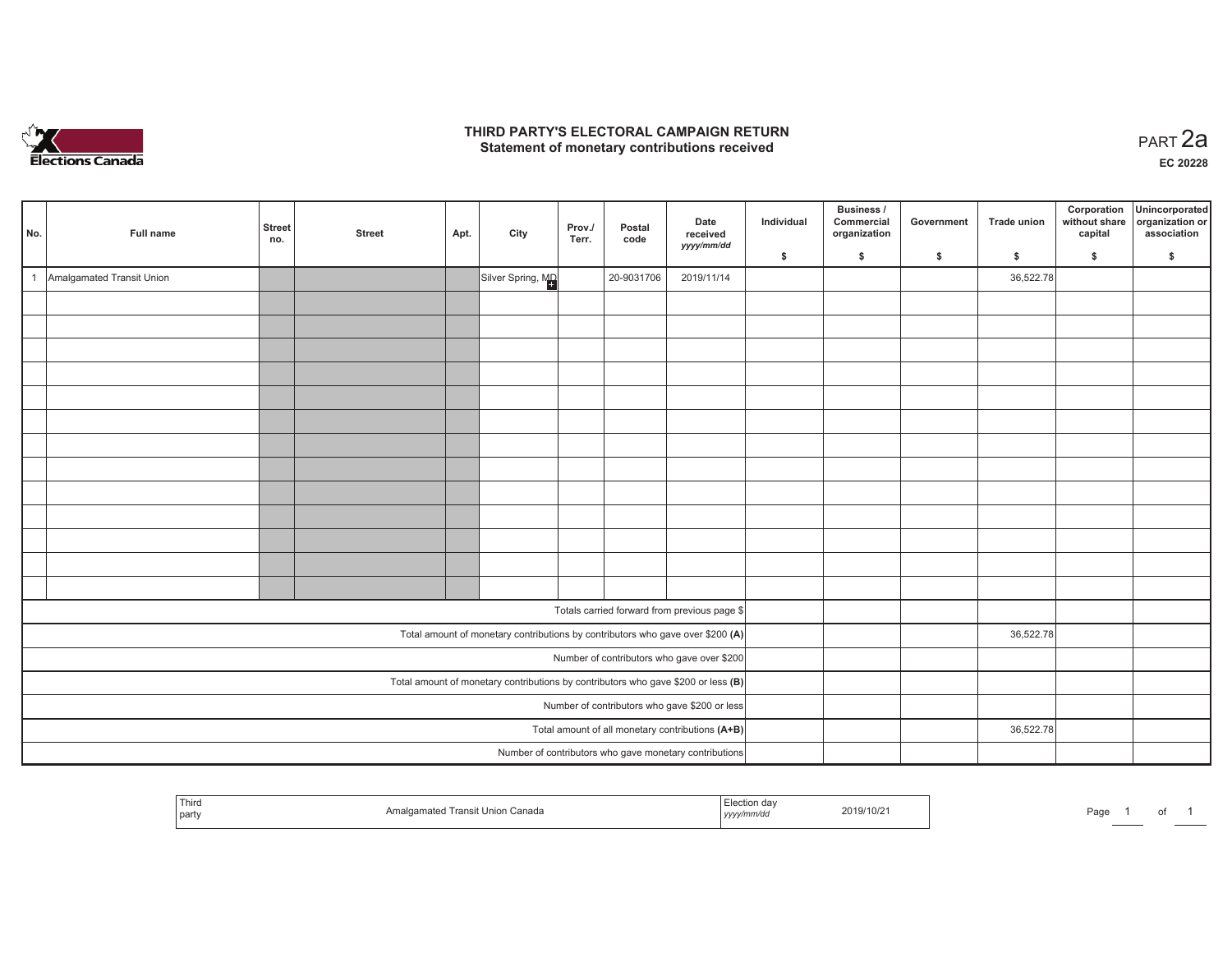

## **THIRD PARTY'S ELECTORAL CAMPAIGN RETURN**  THIRD PARTY'S ELECTORAL CAMPAIGN RETURN<br>Statement of non-monetary contributions received

1 of 1

| No.                                                                                   | Full name | <b>Street</b><br>no.                                 | <b>Street</b> | Apt. | City | Prov./<br>Terr. | Postal<br>code | Date<br>received<br>yyyy/mm/dd                             | Individual | <b>Business /</b><br>Commercial<br>organization | Government | Trade union | Corporation<br>capital | Unincorporated<br>without share organization or<br>association |
|---------------------------------------------------------------------------------------|-----------|------------------------------------------------------|---------------|------|------|-----------------|----------------|------------------------------------------------------------|------------|-------------------------------------------------|------------|-------------|------------------------|----------------------------------------------------------------|
|                                                                                       |           |                                                      |               |      |      |                 |                |                                                            | \$         | \$                                              | \$         | \$          | \$                     | \$                                                             |
|                                                                                       |           |                                                      |               |      |      |                 |                |                                                            |            |                                                 |            |             |                        |                                                                |
|                                                                                       |           |                                                      |               |      |      |                 |                |                                                            |            |                                                 |            |             |                        |                                                                |
|                                                                                       |           |                                                      |               |      |      |                 |                |                                                            |            |                                                 |            |             |                        |                                                                |
|                                                                                       |           |                                                      |               |      |      |                 |                |                                                            |            |                                                 |            |             |                        |                                                                |
|                                                                                       |           |                                                      |               |      |      |                 |                |                                                            |            |                                                 |            |             |                        |                                                                |
|                                                                                       |           |                                                      |               |      |      |                 |                |                                                            |            |                                                 |            |             |                        |                                                                |
|                                                                                       |           |                                                      |               |      |      |                 |                |                                                            |            |                                                 |            |             |                        |                                                                |
|                                                                                       |           |                                                      |               |      |      |                 |                |                                                            |            |                                                 |            |             |                        |                                                                |
|                                                                                       |           |                                                      |               |      |      |                 |                |                                                            |            |                                                 |            |             |                        |                                                                |
|                                                                                       |           |                                                      |               |      |      |                 |                |                                                            |            |                                                 |            |             |                        |                                                                |
|                                                                                       |           |                                                      |               |      |      |                 |                |                                                            |            |                                                 |            |             |                        |                                                                |
|                                                                                       |           |                                                      |               |      |      |                 |                |                                                            |            |                                                 |            |             |                        |                                                                |
|                                                                                       |           |                                                      |               |      |      |                 |                |                                                            |            |                                                 |            |             |                        |                                                                |
|                                                                                       |           |                                                      |               |      |      |                 |                |                                                            |            |                                                 |            |             |                        |                                                                |
|                                                                                       |           |                                                      |               |      |      |                 |                | Totals carried forward from previous page \$               |            |                                                 |            |             |                        |                                                                |
|                                                                                       |           |                                                      |               |      |      |                 |                |                                                            |            |                                                 |            |             |                        |                                                                |
| Total amount of non-monetary contributions by contributors who gave over \$200 (A)    |           |                                                      |               |      |      |                 |                |                                                            |            |                                                 |            |             |                        |                                                                |
| Number of contributors who gave over \$200                                            |           |                                                      |               |      |      |                 |                |                                                            |            |                                                 |            |             |                        |                                                                |
| Total amount of non-monetary contributions by contributors who gave \$200 or less (B) |           |                                                      |               |      |      |                 |                |                                                            |            |                                                 |            |             |                        |                                                                |
| Number of contributors who gave \$200 or less                                         |           |                                                      |               |      |      |                 |                |                                                            |            |                                                 |            |             |                        |                                                                |
|                                                                                       |           | Total amount of all non-monetary contributions (A+B) |               |      |      |                 |                |                                                            |            |                                                 |            |             |                        |                                                                |
|                                                                                       |           |                                                      |               |      |      |                 |                | Number of contributors who gave non-monetary contributions |            |                                                 |            |             |                        |                                                                |

| $-\cdot$<br>Third<br>part | Λm<br>Jnion<br>Canada<br>ansr | ua<br>1.7.7.7 | 2019/10/2 | Page |
|---------------------------|-------------------------------|---------------|-----------|------|
|---------------------------|-------------------------------|---------------|-----------|------|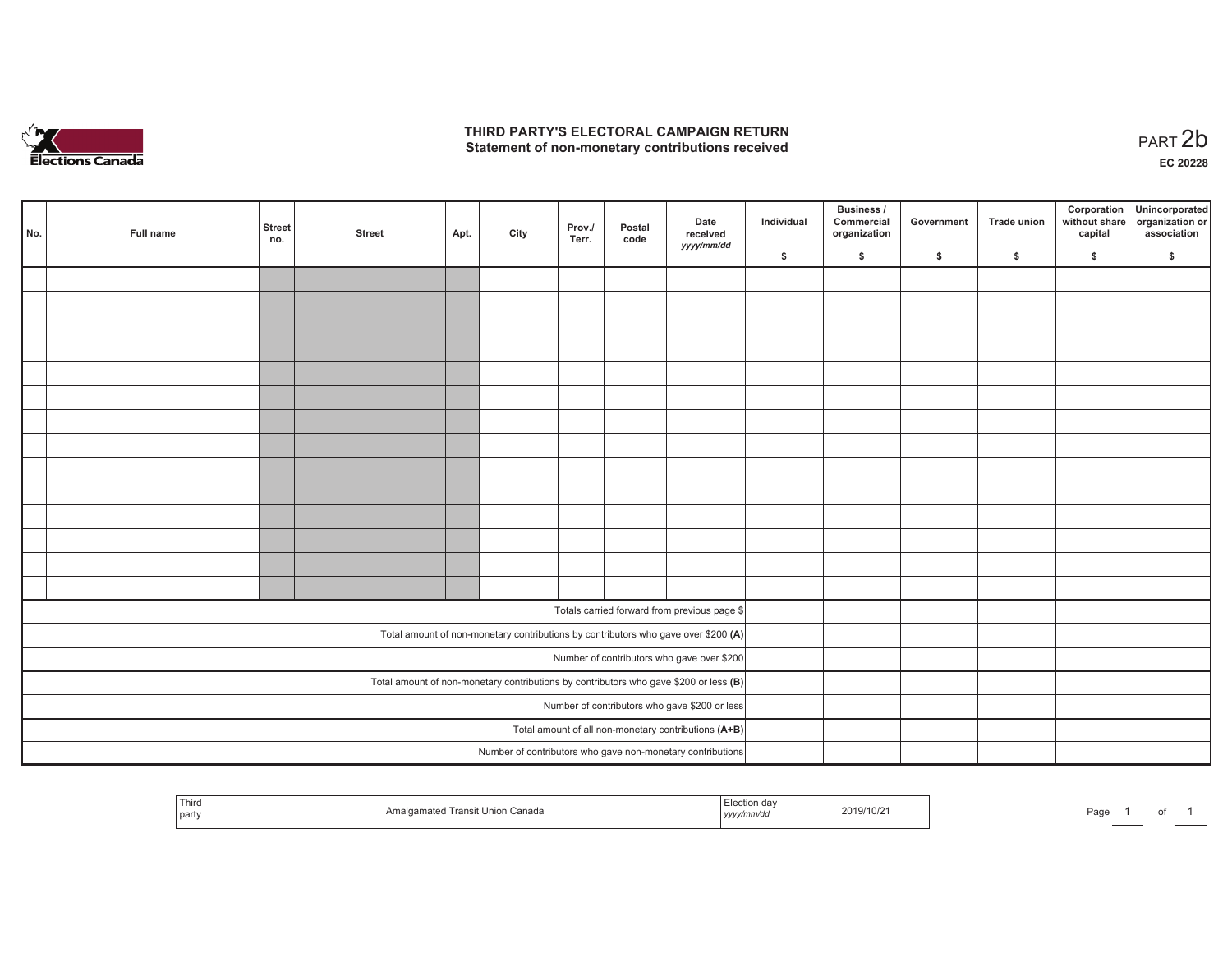

## **THIRD PARTY'S ELECTORAL CAMPAIGN RETURN STATE:** PERSON SELECTORAL CAMPAIGN RETURN<br>
Statement of operating loans received

**EC 20228**

| No.                                          | Full name                                                       | <b>Street</b><br>no. | <b>Street</b> | Apt. | City | Prov./<br>Terr. | Postal<br>code | Date<br>received                                             | Individual | Business /<br>Commercial<br>organization | Government | Trade union | Corporation<br>capital | Unincorporated<br>without share organization or<br>association |
|----------------------------------------------|-----------------------------------------------------------------|----------------------|---------------|------|------|-----------------|----------------|--------------------------------------------------------------|------------|------------------------------------------|------------|-------------|------------------------|----------------------------------------------------------------|
|                                              |                                                                 |                      |               |      |      |                 |                | yyyy/mm/dd                                                   | \$         | \$                                       | \$         | \$          | \$                     | \$                                                             |
|                                              |                                                                 |                      |               |      |      |                 |                |                                                              |            |                                          |            |             |                        |                                                                |
|                                              |                                                                 |                      |               |      |      |                 |                |                                                              |            |                                          |            |             |                        |                                                                |
|                                              |                                                                 |                      |               |      |      |                 |                |                                                              |            |                                          |            |             |                        |                                                                |
|                                              |                                                                 |                      |               |      |      |                 |                |                                                              |            |                                          |            |             |                        |                                                                |
|                                              |                                                                 |                      |               |      |      |                 |                |                                                              |            |                                          |            |             |                        |                                                                |
|                                              |                                                                 |                      |               |      |      |                 |                |                                                              |            |                                          |            |             |                        |                                                                |
|                                              |                                                                 |                      |               |      |      |                 |                |                                                              |            |                                          |            |             |                        |                                                                |
|                                              |                                                                 |                      |               |      |      |                 |                |                                                              |            |                                          |            |             |                        |                                                                |
|                                              |                                                                 |                      |               |      |      |                 |                |                                                              |            |                                          |            |             |                        |                                                                |
|                                              |                                                                 |                      |               |      |      |                 |                |                                                              |            |                                          |            |             |                        |                                                                |
|                                              |                                                                 |                      |               |      |      |                 |                |                                                              |            |                                          |            |             |                        |                                                                |
|                                              |                                                                 |                      |               |      |      |                 |                |                                                              |            |                                          |            |             |                        |                                                                |
|                                              |                                                                 |                      |               |      |      |                 |                |                                                              |            |                                          |            |             |                        |                                                                |
|                                              |                                                                 |                      |               |      |      |                 |                |                                                              |            |                                          |            |             |                        |                                                                |
|                                              |                                                                 |                      |               |      |      |                 |                | Totals carried forward from previous page \$                 |            |                                          |            |             |                        |                                                                |
|                                              |                                                                 |                      |               |      |      |                 |                | Total amount of loans by lenders who provided over \$200 (A) |            |                                          |            |             |                        |                                                                |
|                                              | Number of lenders who provided over \$200                       |                      |               |      |      |                 |                |                                                              |            |                                          |            |             |                        |                                                                |
|                                              | Total amount of loans by lenders who provided \$200 or less (B) |                      |               |      |      |                 |                |                                                              |            |                                          |            |             |                        |                                                                |
| Number of lenders who provided \$200 or less |                                                                 |                      |               |      |      |                 |                |                                                              |            |                                          |            |             |                        |                                                                |
|                                              |                                                                 |                      |               |      |      |                 |                | Total amount of all loans (A+B)                              |            |                                          |            |             |                        |                                                                |
|                                              |                                                                 |                      |               |      |      |                 |                | Number of all lenders who provided loans                     |            |                                          |            |             |                        |                                                                |

| Third<br>  party | ` <del>⊑</del> nion Canada<br>Transit Unio<br>nmated. | ∟lection dav<br>2019/10/21<br>, yyyy/mm/aa | Page |
|------------------|-------------------------------------------------------|--------------------------------------------|------|
|------------------|-------------------------------------------------------|--------------------------------------------|------|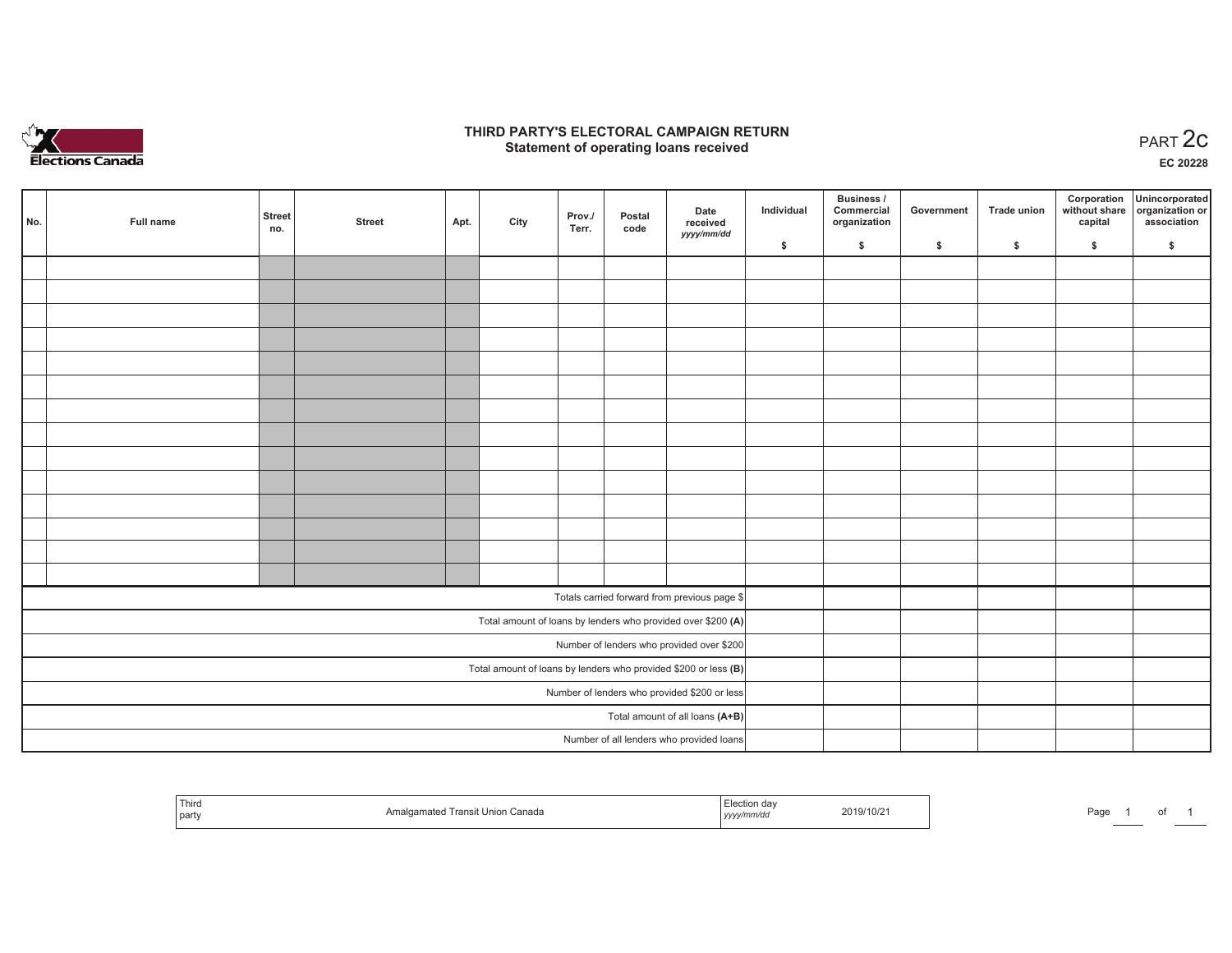

# **THIRD PARTY'S ELECTORAL CAMPAIGN RETURN S** ELECTORAL CAMPAIGN RETURN<br>Summary of inflows PART 2d

| No.   | Type of contributor / lender                 | <b>Monetary</b><br>contributions<br>(Part 2a) | Non-monetary<br>contributions<br>(Part 2b) | Loans<br>(Part 2c) | <b>Total</b> | Number of<br>contributors and<br>lenders |
|-------|----------------------------------------------|-----------------------------------------------|--------------------------------------------|--------------------|--------------|------------------------------------------|
|       |                                              | \$                                            | \$                                         | \$                 | \$           |                                          |
| 1.    | Individuals                                  |                                               |                                            |                    |              |                                          |
|       | 2. Businesses / Commercial organizations     |                                               |                                            |                    |              |                                          |
| 3.    | Governments                                  |                                               |                                            |                    |              |                                          |
| 4.    | Trade unions                                 | 36,522.78                                     |                                            |                    | 36,522.78    |                                          |
| 5.    | Corporations without share capital           |                                               |                                            |                    |              |                                          |
| 6.    | Unincorporated organizations or associations |                                               |                                            |                    |              |                                          |
| 7.    | Total (items 1 to 6)                         | 36,522.78                                     |                                            |                    | 36,522.78    |                                          |
| Total |                                              |                                               |                                            |                    |              |                                          |
|       | 8. Amount of third party's resources used    |                                               |                                            |                    |              |                                          |
| 9.    | Grand total (items 7 and 8)                  | 36,522.78                                     |                                            |                    | 36,522.78    |                                          |

| Third<br>part | Transit Union Canada<br>Amalgamated | lection dav:<br>yyyy/mm/dd | 2019/10/21 |
|---------------|-------------------------------------|----------------------------|------------|
|---------------|-------------------------------------|----------------------------|------------|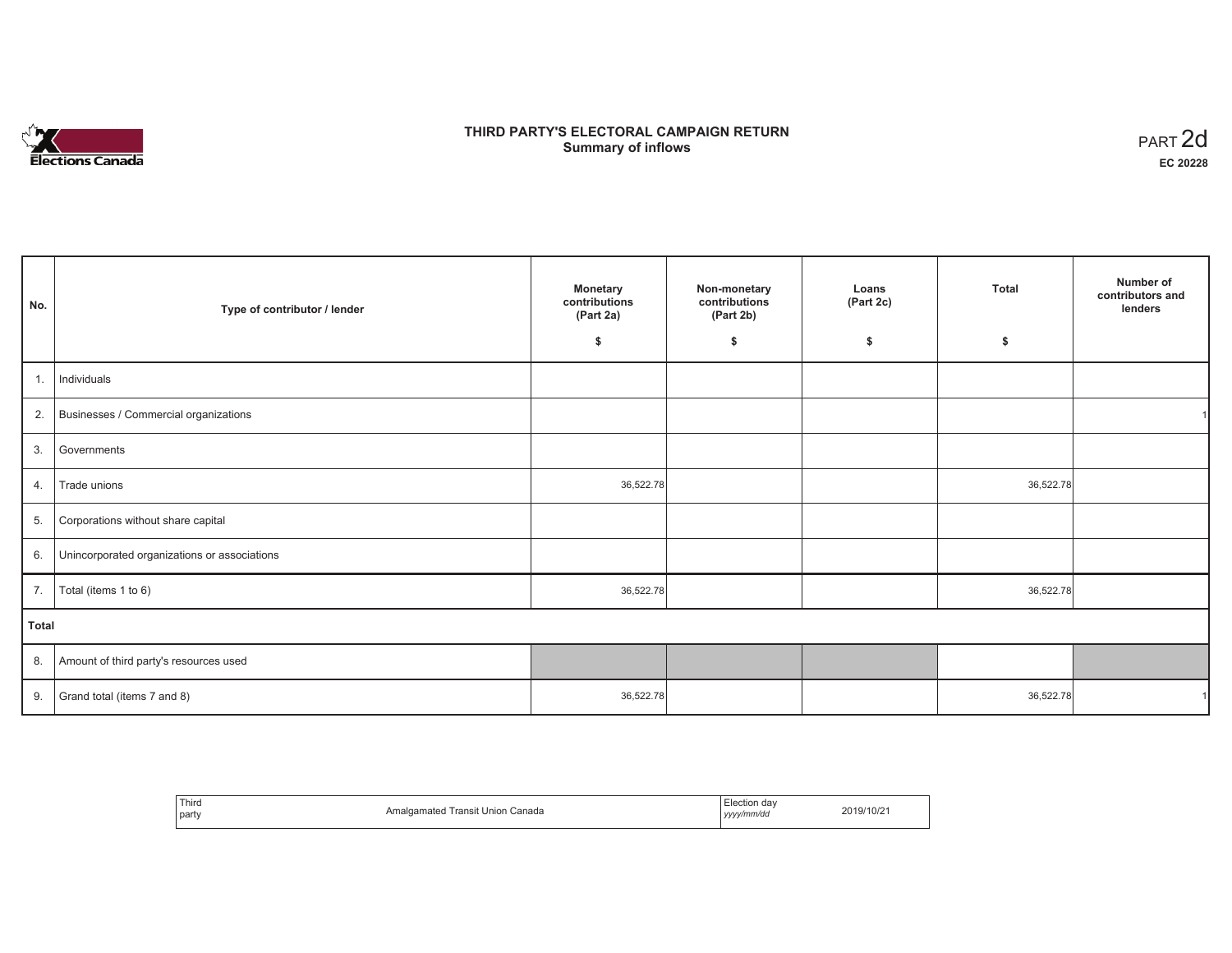

# **THIRD PARTY'S ELECTORAL CAMPAIGN RETURN Statement of expenses incurred for regulated activities that take place during the pre-election period**  *(Only applicable to a fixed-date general election)*

 $_{\sf PART}$ 3a **EC 20228**

For a list of expense types, expense categories and expense subcategories, refer to Annex II in the Instructions.

| No.            | Date<br>incurred<br>yyyy/mm/dd | ED Code<br>(if applicable) | Supplier                 | <b>Expense type</b>  | <b>Expense</b><br>category | Expense<br>subcategory         | <b>Starting date</b><br>of activity,<br>advertisement<br>or survey | <b>Ending date</b><br>of activity,<br>advertisement<br>or survey | Place of activity or<br>advertisement        | <b>Expense amount</b> |
|----------------|--------------------------------|----------------------------|--------------------------|----------------------|----------------------------|--------------------------------|--------------------------------------------------------------------|------------------------------------------------------------------|----------------------------------------------|-----------------------|
|                |                                |                            |                          |                      |                            |                                | yyyy/mm/dd                                                         | yyyy/mm/dd                                                       |                                              | \$                    |
|                | 2019/09/17                     |                            | <b>GRASSRIOTS INC.</b>   | Partisan advertising | Advertising                | Print media, production and de | 2019/09/17                                                         | 2019/10/11                                                       | Web                                          | 26,544.19             |
| $\overline{2}$ | 2019/10/08                     |                            | Thistle Printing Limited | Election advertising | Advertising                | Mail outs                      | 2019/10/08                                                         | 2019/10/08                                                       | Canada                                       | 36,522.78             |
| 3              | Various                        |                            | Facebook                 | Election advertising | Advertising                | Social media                   | 2019/09/17                                                         | 2019/10/11                                                       | Web                                          | 11,225.87             |
| $\overline{4}$ | Various                        |                            | Twitter                  | Election advertising | Advertising                | Social media                   | 2019/09/17                                                         | 2019/10/11                                                       | Web                                          | 3,473.56              |
| 5              | 2019/10/11                     |                            | San Antonio Seafood      | Partisan activity    | Other                      | Meals and entertainment        | n/a                                                                | n/a                                                              | n/a                                          | 177.58                |
|                |                                |                            |                          |                      |                            |                                |                                                                    |                                                                  |                                              |                       |
|                |                                |                            |                          |                      |                            |                                |                                                                    |                                                                  |                                              |                       |
|                |                                |                            |                          |                      |                            |                                |                                                                    |                                                                  |                                              |                       |
|                |                                |                            |                          |                      |                            |                                |                                                                    |                                                                  |                                              |                       |
|                |                                |                            |                          |                      |                            |                                |                                                                    |                                                                  |                                              |                       |
|                |                                |                            |                          |                      |                            |                                |                                                                    |                                                                  |                                              |                       |
|                |                                |                            |                          |                      |                            |                                |                                                                    |                                                                  |                                              |                       |
|                |                                |                            |                          |                      |                            |                                |                                                                    |                                                                  |                                              |                       |
|                |                                |                            |                          |                      |                            |                                |                                                                    |                                                                  |                                              |                       |
|                |                                |                            |                          |                      |                            |                                |                                                                    |                                                                  |                                              |                       |
|                |                                |                            |                          |                      |                            |                                |                                                                    |                                                                  |                                              |                       |
|                |                                |                            |                          |                      |                            |                                |                                                                    |                                                                  |                                              |                       |
|                |                                |                            |                          |                      |                            |                                |                                                                    |                                                                  | Totals carried forward from previous page \$ |                       |
| Total \$       |                                |                            |                          |                      |                            | 77,943.98                      |                                                                    |                                                                  |                                              |                       |

| Third<br>party | Union Canada<br>ımated<br>ransit | $3/10/2^{-1}$<br>2019/<br>,,,,, | ാഹ<br>'du |  |
|----------------|----------------------------------|---------------------------------|-----------|--|
|----------------|----------------------------------|---------------------------------|-----------|--|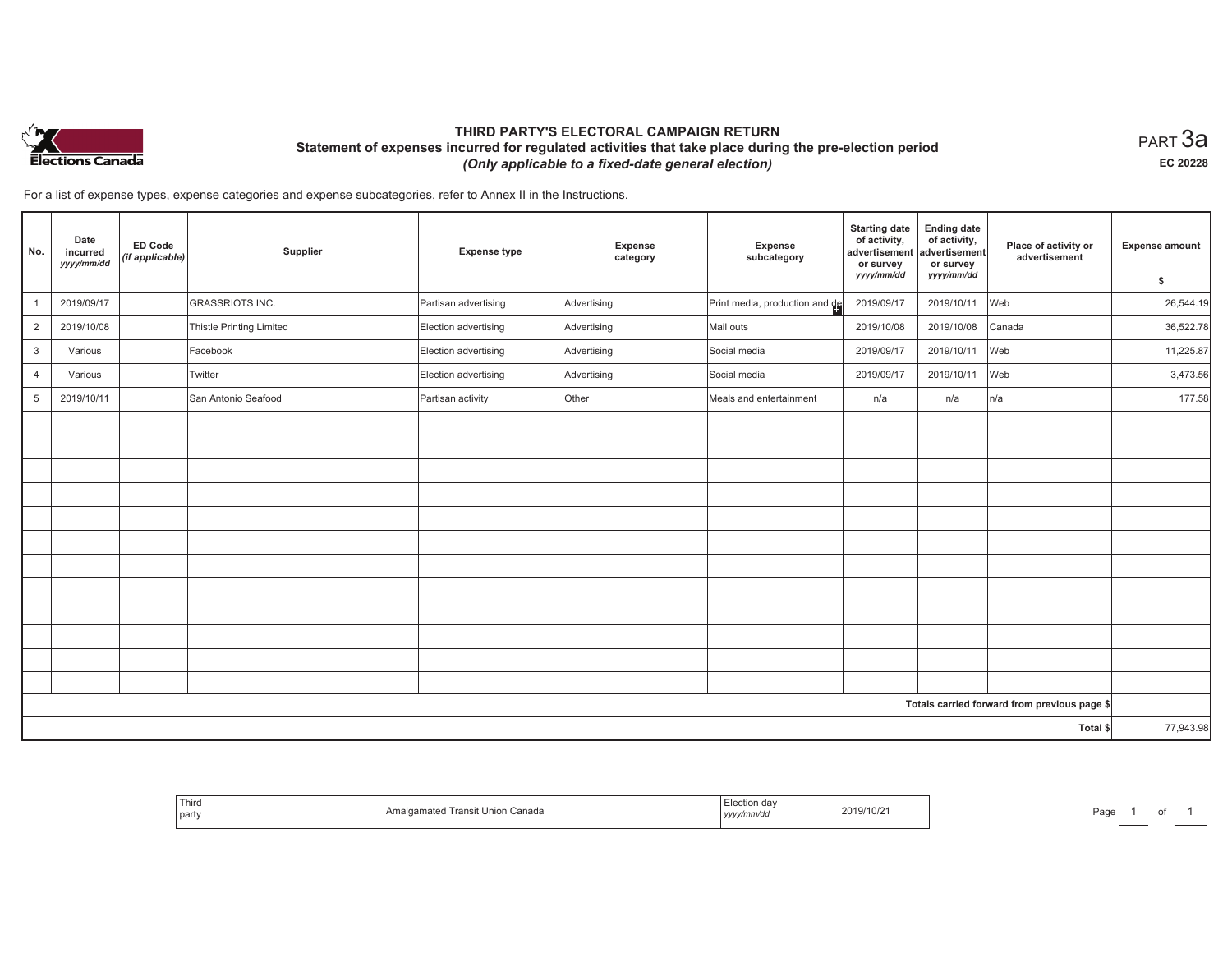

# **THIRD PARTY'S ELECTORAL CAMPAIGN RETURN Statement of expenses incurred for regulated activities that take place during the election period**<br>PART  $3b$

**EC 20228**

For a list of expense types, expense categories and expense subcategories, refer to Annex II in the Instructions.

| No.      | Date<br>incurred<br>yyyy/mm/dd | ED Code<br>(if applicable) | Supplier | <b>Expense type</b> | Expense<br>category | Expense<br>subcategory | Starting date Ending date<br>of activity, of activity,<br>advertisement advertisement<br>or survey<br><i>yyyy/mm/dd</i> | or survey<br><i>yyyy/mm/dd</i> | Place of activity or<br>advertisement        | <b>Expense amount</b><br>\$ |
|----------|--------------------------------|----------------------------|----------|---------------------|---------------------|------------------------|-------------------------------------------------------------------------------------------------------------------------|--------------------------------|----------------------------------------------|-----------------------------|
|          |                                |                            |          |                     |                     |                        |                                                                                                                         |                                |                                              |                             |
|          |                                |                            |          |                     |                     |                        |                                                                                                                         |                                |                                              |                             |
|          |                                |                            |          |                     |                     |                        |                                                                                                                         |                                |                                              |                             |
|          |                                |                            |          |                     |                     |                        |                                                                                                                         |                                |                                              |                             |
|          |                                |                            |          |                     |                     |                        |                                                                                                                         |                                |                                              |                             |
|          |                                |                            |          |                     |                     |                        |                                                                                                                         |                                |                                              |                             |
|          |                                |                            |          |                     |                     |                        |                                                                                                                         |                                |                                              |                             |
|          |                                |                            |          |                     |                     |                        |                                                                                                                         |                                |                                              |                             |
|          |                                |                            |          |                     |                     |                        |                                                                                                                         |                                |                                              |                             |
|          |                                |                            |          |                     |                     |                        |                                                                                                                         |                                |                                              |                             |
|          |                                |                            |          |                     |                     |                        |                                                                                                                         |                                |                                              |                             |
|          |                                |                            |          |                     |                     |                        |                                                                                                                         |                                |                                              |                             |
|          |                                |                            |          |                     |                     |                        |                                                                                                                         |                                |                                              |                             |
|          |                                |                            |          |                     |                     |                        |                                                                                                                         |                                |                                              |                             |
|          |                                |                            |          |                     |                     |                        |                                                                                                                         |                                |                                              |                             |
|          |                                |                            |          |                     |                     |                        |                                                                                                                         |                                |                                              |                             |
|          |                                |                            |          |                     |                     |                        |                                                                                                                         |                                |                                              |                             |
|          |                                |                            |          |                     |                     |                        |                                                                                                                         |                                | Totals carried forward from previous page \$ |                             |
| Total \$ |                                |                            |          |                     |                     |                        |                                                                                                                         |                                |                                              |                             |

| Third<br>  party | mal<br>า Canada<br>namated Transit<br>Union | ™ection :<br>, уууулттичи | 2019/10/2 | Pagu |  | . |
|------------------|---------------------------------------------|---------------------------|-----------|------|--|---|
|------------------|---------------------------------------------|---------------------------|-----------|------|--|---|